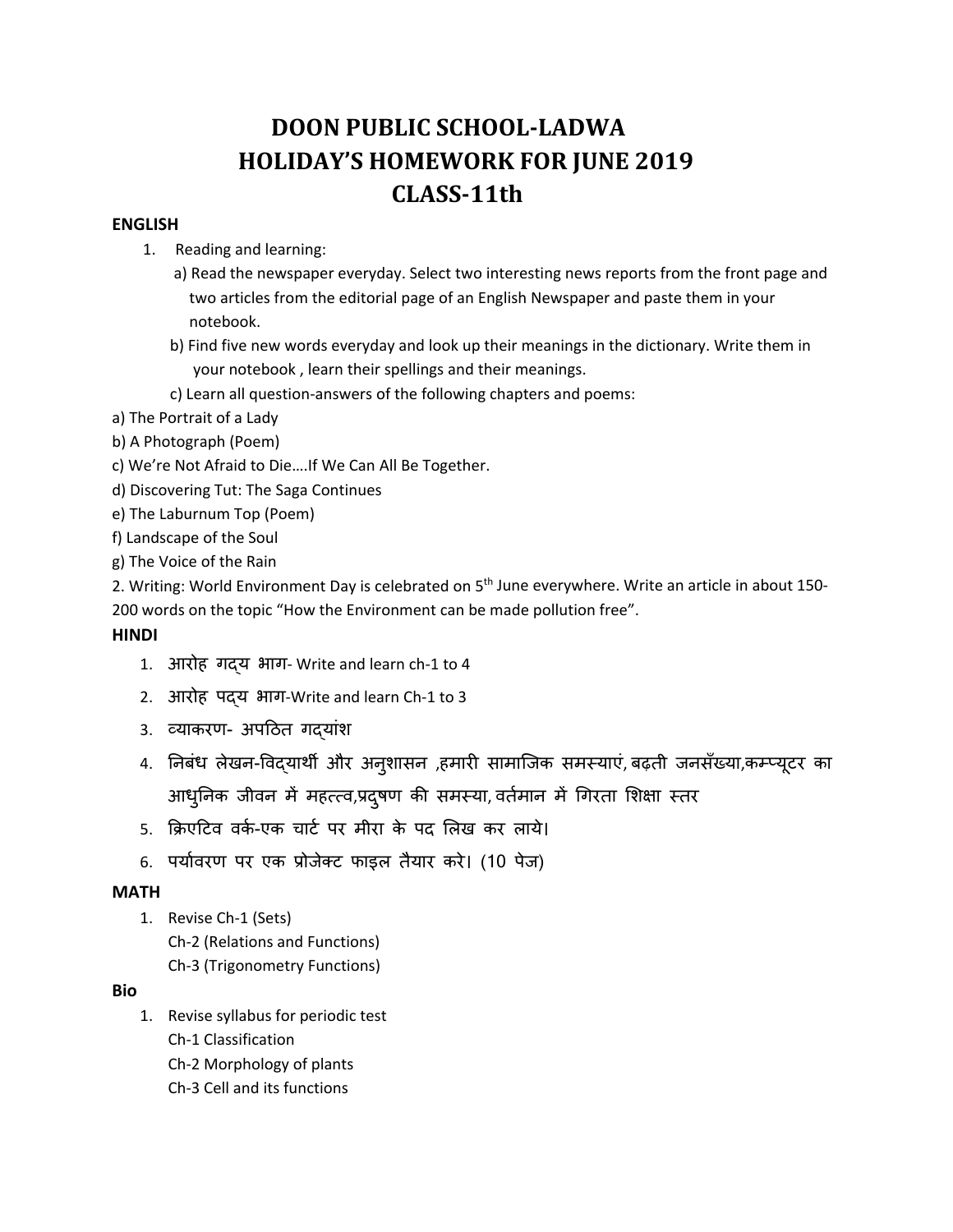Ch‐4 Bio Molecules

2. Complete Lab Manual as per the instructions given to you.

## **Physics**

Revise mathematical tools, & unit-physical worlds & measurement, kinematics. For periodic test. Complete lab manuals as instructed before summer vacations.

## **Chemistry**

Revise unit-basic concepts of chemistry, atomic structure. For periodic test. Complete lab manuals as instructed before summer vacations.

## **History**

- 1. Revision of Periodic Syllabus
	- Ch‐1 From the Beginning of time
	- Ch‐2 Writing and city life

Ch‐3 An Empire across three Continents

- 2. Make an assignment of Ch‐1 From the Beginning of time
- 3. Written: Make 30 MCQ's of each chapter of periodic syllabus by yourself. Write on fair notebook.

## **BUSINESS STUDY**

- 1. Learning:
	- Ch‐1.1 Business: An Introduction
	- Ch‐1.2 Classification of Business activities
	- Ch‐1.3 History of Commerce in India
	- Ch‐1.4 Business Risk
	- Ch‐9.1 Internal Trade
	- Ch‐9.2 Wholesale Traders
	- Ch‐9.3 Retail trades
	- Ch‐9.4 GST
- 2. Project Work:

Make a project file on A4 sheet on any relevant topic:

- a) Visit to an Industry
- b) Visit to a Handicraft Industry
- c) Visit to a Mall
- Nature and Forms of business

## **ACCOUNTS**

- 1. Revise Syllabus which has been done.
	- Ch‐1 Meaning and objectives of accounting
	- Ch‐2 Basic accounting terms
	- Ch‐6 Accounting Equations
	- Ch‐7 Double Entry system
	- Ch‐9 Books of Original Entry Journal
- 2. Project File: Topics: Journal, Ledger and trading, profit and loss account.